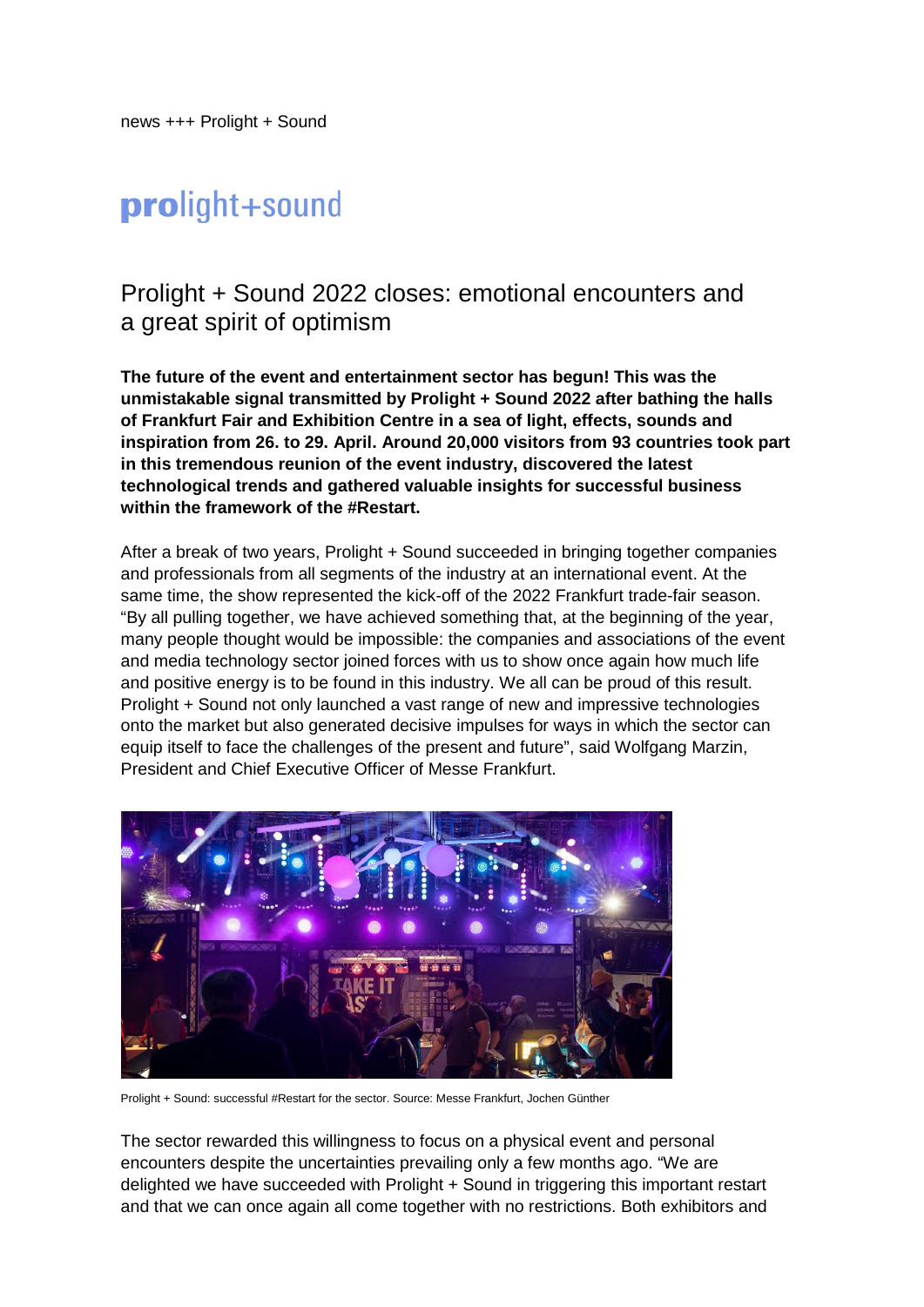visitors were hungry for spontaneous meetings. The high quality of the fair is also reflected by the sales figures reported by our members. In other words, the fair is the ideal starting place to recapture the all-important trust in our industry for the future", reported Linda Residovic, Managing Director of the German Media and Event Technology Association (*Verband der Medien- und Veranstaltungstechnik – VPLT*). Moreover, said Timo Feuerbach, Managing Director of the European Association of Event Centres (*Europäischer Verband der Veranstaltungs-Centren – EVVC*), "Prolight + Sound reopened the national and international trade-fair floor and gave the 'starting shot' for the entire event sector. In particular, it was once again possible to debate issues of vital importance for the sector, such as the shortage of personnel and skilled workers, basic and advanced training and sustainability, and to work intensively on plans for the future."

#### **Roadmap for tomorrow: the sector demonstrates innovativeness and drive**

At Prolight + Sound, numerous product launches and future-oriented solutions left no doubt that the companies of the entertainment-technology sector had not been idle during the long period with no events. At many exhibition stands, visitors could see audio-visual presentations with the latest lighting, sound, stage, media and event technology, many of which had been created especially for the fair. Naturally, there were also several curiosities to be found: from belts that vibrate to indicate specific sound frequencies, via mobile sofas, to creative sound tools with the aid of which aubergines and bananas can be used for beat making."

In the exhibition halls of Prolight + Sound, it was also evident that, in times of personnel shortages, fairs are becoming increasingly important for recruitment. This was especially evident at the new Future Hub, which brought together content for a young target group, where many companies reached out to newcomers to the sector, as well as to skilled workers looking for new challenges. The 'Race for Talents' was also an important theme in the programme of events, within the framework of which representatives of educational facilities, associations, companies and trade visitors discussed a variety of topics including training campaigns, career scenarios, new learning formats and the attractiveness of the sector for women."



The conference programme reflected current trends in the sector. Source: Messe Frankfurt, Robin Kirchner

Also prevalent at Prolight + Sound was the commitment to a greener future for the event industry and new products at the show included, for example, technologies distinguished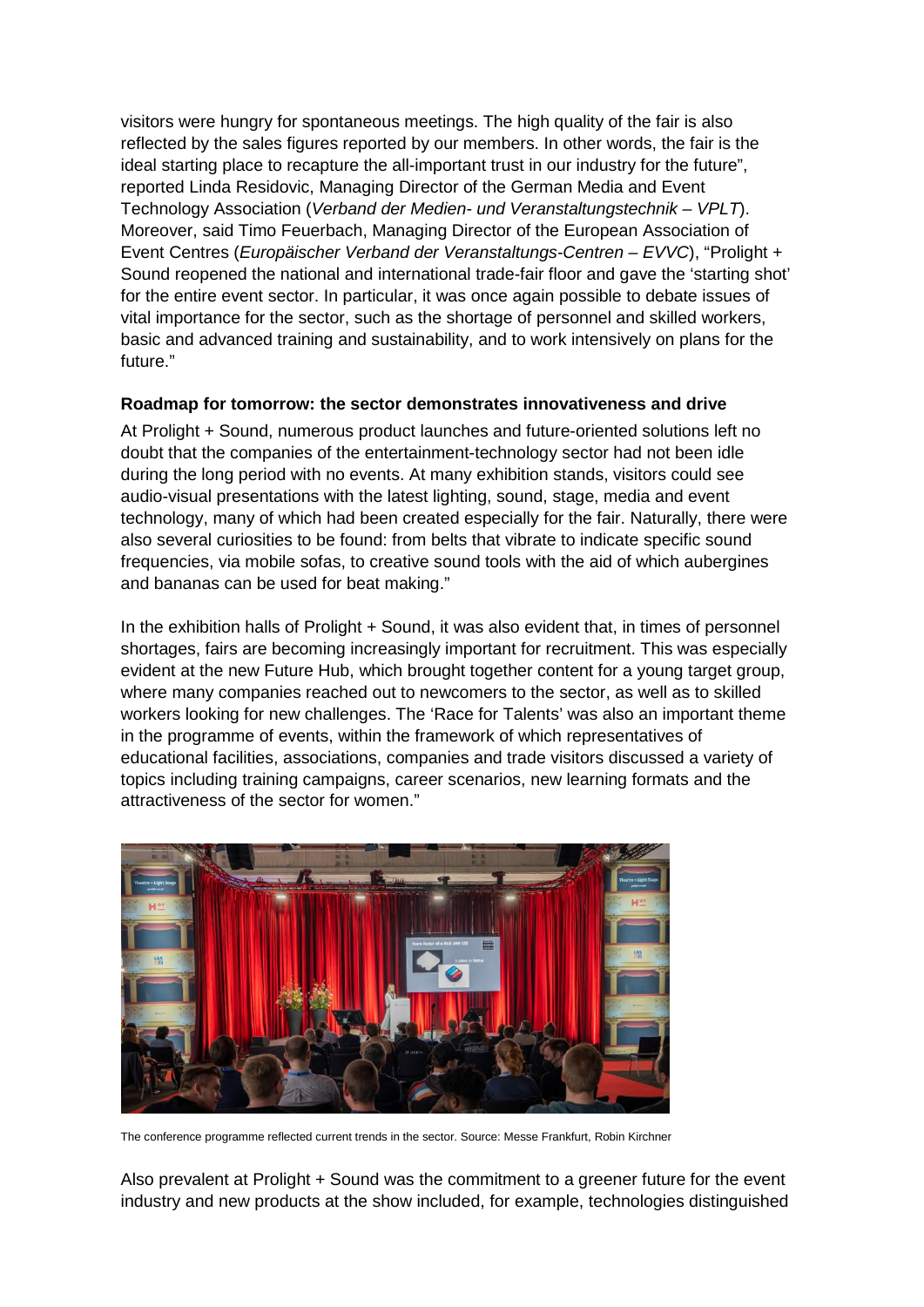by a particularly high level of energy efficiency, solutions for reducing logistical difficulties and products made of environmentally friendly materials. At the première of the 'Green Event Day', a programme of lectures revolving around sustainable events, experts from the sector discussed the impact of the EU Green Deal on the event industry and presented strategies for conserving natural resources.

### **Global meeting place for professionals**

The undiminished high level of internationality and professionality at this year's Prolight + Sound laid the foundation for the future growth of the event hand-in-hand with the event industry. The visitor structure showed a further increase in the proportion of managers compared to previous fairs. Participants came not only from all over Europe but also from North and South America, Asia and Australia. In this connection, the level of exhibitor satisfaction was also high. Thus, Prolight + Sound left no doubt that globally oriented trade fairs are of great importance, especially in turbulent times.

Despite the significant challenges still facing the event industry, skilled personnel from the sector have a highly positive outlook. According to a poll of visitors, around two thirds said they expected the economic situation in the industry to improve in the future  $- a$ positive sign for the next Prolight + Sound, which will be held from 25. to 28. April 2023.

Full details about Prolight + Sound can be found at [www.prolight-sound.com.](http://www.prolight-sound.com/)

As an international trade fair brand, Prolight + Sound is represented by events in Germany, China and Dubai. For further information about the global activities of Prolight + Sound, please go to [www.prolight-sound.com/worldwide](http://www.prolight-sound.com/worldwide) .

| Exhibitors:                          | 391                          |
|--------------------------------------|------------------------------|
| <b>Exhibitor nations:</b>            | 32                           |
| International exhibitors:            | 45 %                         |
| Exhibition space (gross):            | 55,000                       |
| Visitors:                            | 19,121                       |
| International visitors               | 48 %                         |
| <b>Nisitor nations:</b>              | 93                           |
| Top 5 visitor nations (ex. Germany): | France, Netherlands,         |
|                                      | Switzerland, United Kingdom, |
|                                      | Italy                        |

#### **Facts about the event:**

#### **Press releases and photographs:**

[www.prolight-sound.com/press](http://www.prolight-sound.com/presse) 

#### **Social media:**

- [www.facebook.com/prolightsoundfrankfurt/](http://www.facebook.com/prolightsoundfrankfurt/)
- www.twitter.com/pls\_frankfurt
- www.instagram.com/pls\_frankfurt
- [www.youtube.com/plsfrankfurt](http://www.youtube.com/plsfrankfurt)
- [www.prolight-sound.com/linkedin](http://www.prolight-sound.com/linkedin)